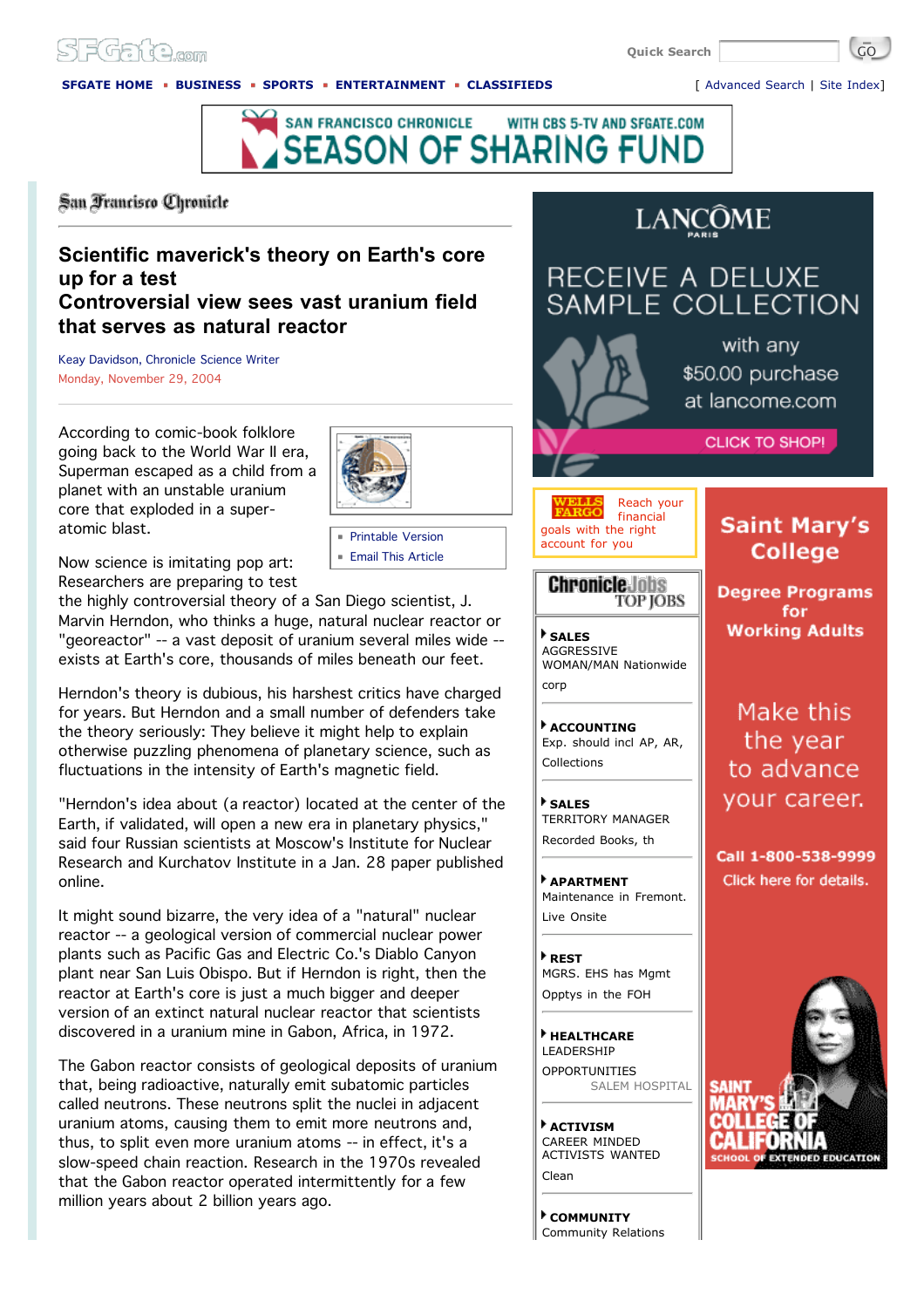a solid and liquid part composed largely of iron, the liquid circulation of which powers Earth's magnetic field. They have not thought of the core as a repository for uranium, although the possibility of uranium in the core was suggested in passing in 1939 by the scientist Walter Elsasser.

Herndon and his backers believe his theory of a uranium georeactor in Earth's core has certain advantages over existing scientific ideas, by providing more convincing ways to:

-- Explain the ratios of helium isotopes emitted from volcanoes in Iceland and Hawaii. Those ratios are consistent with the ratios of helium isotopes emitted by a nuclear reactor.

-- Explain why planets such as Jupiter emit far more heat than they absorb from the sun. Herndon thinks they, too, have natural nuclear reactors at their cores. (Because heat is continually generated by the decay of radioactive elements in Earth's crust and mantle -- the regions above the core - scientists are uncertain whether Earth emits more heat than it receives from the sun.)

-- Explain variations in the intensity of Earth's magnetic field, which fluctuates over time. Herndon believes that in the core, the georeactor drives the motions of the liquid iron that creates the magnetic field. But the georeactor varies in activity levels over time. Those activity variations, he believes, might explain intensity variations in Earth's magnetic field.

Now, Rob de Meijer and associates at the Nuclear Physics Institute in Groningen, the Netherlands, are planning to test Herndon's theory. They're drawing blueprints for a large device that could detect ghostly particles called antineutrinos that have escaped from Earth's core. If Herndon's theoretical nuclear reactor really exists, then it should be gushing out antineutrinos that would fly through the roughly 4,000 miles of solid rock and emerge at the Earth's surface.

The European scientists have proposed drilling a shaft more than 1,000 feet deep into the island of Curacao in the Caribbean. They hope to lower into the shaft devices called photomultipliers, which could detect particles from the hypothetical deep-Earth georeactor.

The estimated cost: \$80 million. In an e-mail to The Chronicle, de Meijer said he is seeking funding from the Dutch government and industrial consortiums. He and his team plan to visit Curacao in January to take the geological samples needed to design the subterranean antineutrino "antenna," as they call it.

Curacao is a good location for the antineutrino detector because "the island's rocks have relatively few natural radionuclides that could mask the (antineutrino) signal from the Earth's core," the journal Physics World noted in September. The detector could be confused by antineutrinos emitted by commercial nuclear reactors, but Curacao is far enough from the southeastern United States that reactors in Florida won't affect it.

Scientific reactions to Herndon's theory are all over the map.

On the one hand, "virtually every scientist thinks (Herndon's)

Director Elder Care Alliance

**ENGINEER** wastewater management and management

**ENGINEER** Project Eng. (Emeryville, CA) Under

**EXECUTIVE ASSIST.** CITY OF OAKLAND

**ACUPUNCTURIST** Herbalist Patient consult. & exam.,

**SALES** REPRESENTATIVES WE ARE SO CONFIDENT

**DESIGNER** SENIOR (San Francisco, CA). Develop

**BIOPHARMACEUTICAL** SEVERAL POSITIONS **AVAILALBE** CHIRON

> **About Top Jobs View All Top Jobs**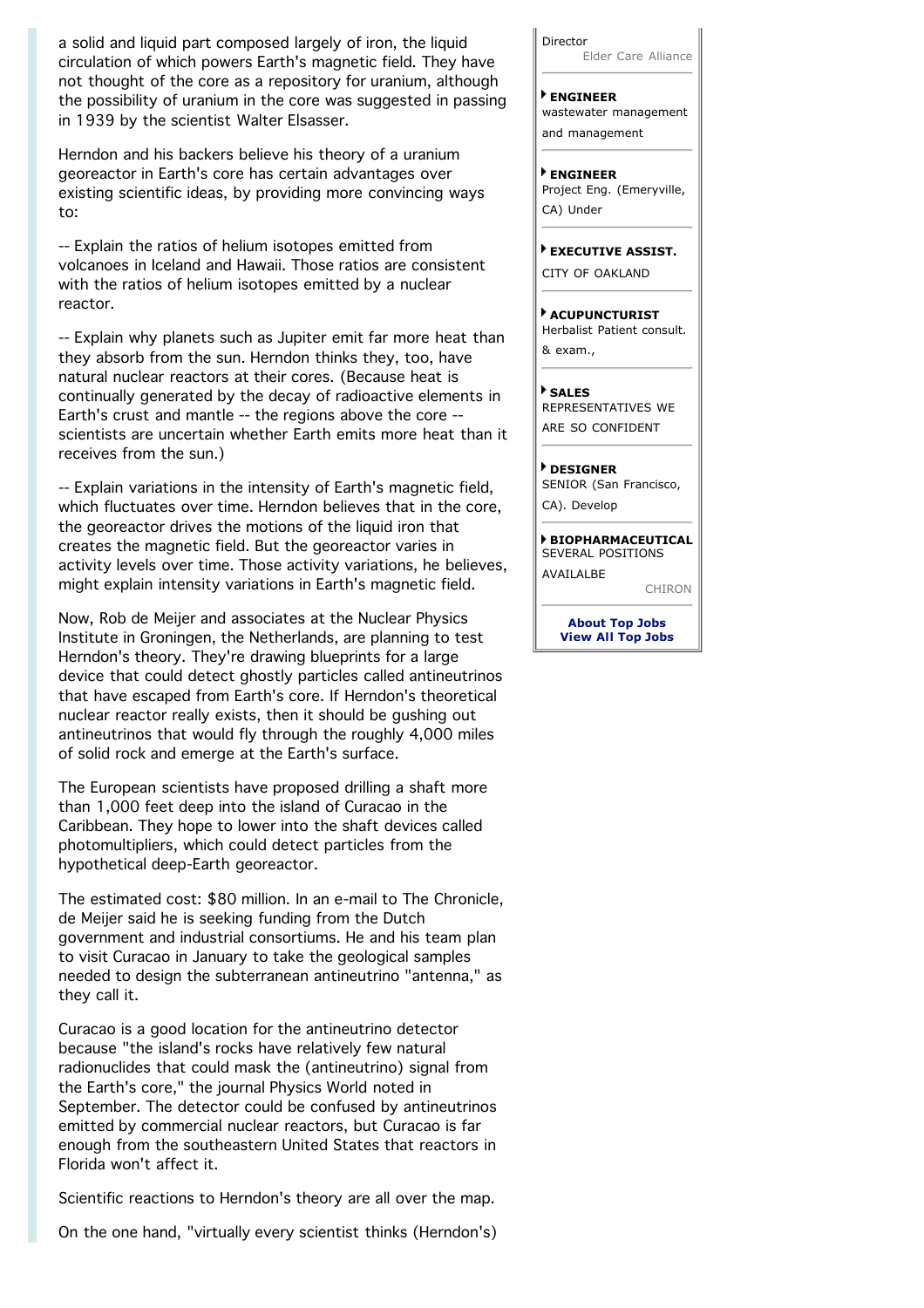theory is nonsense," says geophysicist Gillian Foulger of the Earth sciences department at the University of Durham in England.

On the other hand, "Dr. Herndon is a brilliant and original thinker. I agree with his claim that his theory has been unjustly ignored," said geoscientist David Deming of the University of Oklahoma.

"The problem with most scientists working today is that they have no knowledge of the history of science," Deming adds. "As late as 1955, continental drift was regarded as the equivalent of alien abductions, Bigfoot and the Loch Ness monster. By 1970, continental drift was an accepted part of the new theory of plate tectonics."

One of Herndon's leading critics is planetary scientist David Stevenson of the California Institute of Technology. He says in an e-mail: "Herndon is a solid and knowledgeable person when it comes to (nuclear) reactors. But the amount of attention this (georeactor) idea has received is out of proportion with its plausibility. ... It's not complete nonsense, but it's highly unlikely. There are many instances in science where this happens. This one has merely received more attention than most.

"The idea is based on two very dubious propositions: (a) That uranium (or any heavy element) would naturally go to the center of the Earth. This is almost certainly untrue. It is a misunderstanding of chemistry and statistical physics at a very fundamental level. (b) That there is something about Earth's heat flow or helium that is so wildly discordant with our usual ideas that it requires an outrageous hypothesis to explain it. This is incorrect."

But Herndon is taken seriously by Richard Muller, a noted physicist and author at Lawrence Berkeley National Laboratory in Berkeley. Since the 1970s, Muller has done pioneering research in diverse fields, including cosmology and planetary sciences.

"Herndon's hypothesis is a very positive contribution to deep Earth science. He raises issues that are worth considering, and he may even be right, " Muller adds. "I consider his work to be 'out of the box' thinking, and as such, it is valuable even if it turns out to be wrong."

On a side note, in case you're wondering: Unlike the planetbusting reactor of Superman lore, neither the Gabon reactor nor Herndon's hypothetical deep-Earth reactors could explode like atomic bombs. A-bombs require highly concentrated amounts of fissionable materials that are explosively compressed together in a fraction of a second -- far faster than the snail's-pace processes that would be characteristic of the natural reactors.

Herndon received his bachelor's degree in physics at UC San Diego in 1970. He studied nuclear chemistry and meteorites in graduate school at Texas A&M, where he received his doctoral degree for a thesis on meteorites.

Iconoclastic scientists often have trouble getting their papers published in scientific literature. Herndon "is no exception," he acknowledges. "I live in a strange world where I go against a strong establishment that pretends I don't exist." NASA has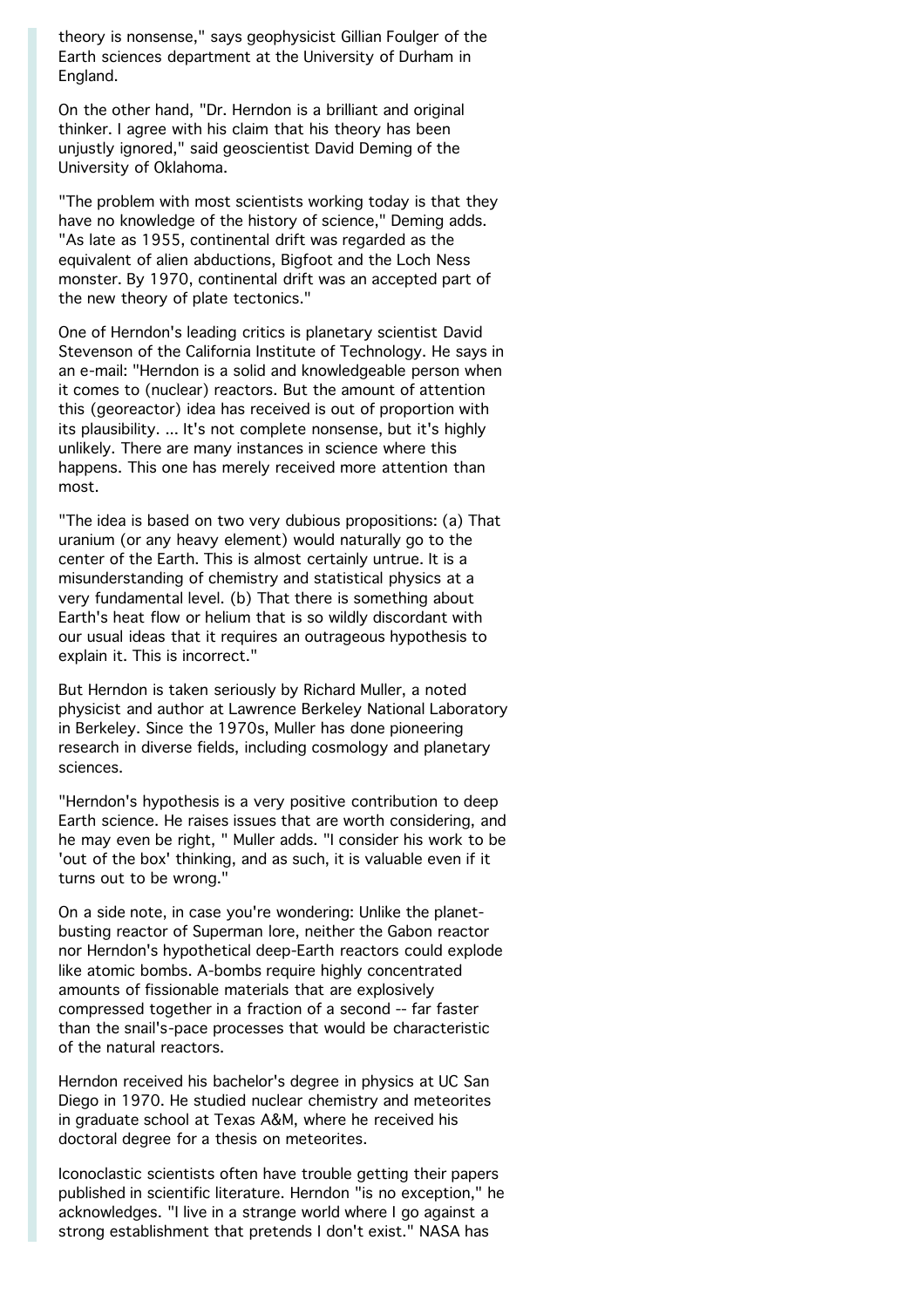turned down Herndon's applications for research funding, he says.

No longer able to attract research funds, he quit academic science in 1980. He has supported himself ever since in a variety of ways, ranging from doing scientific consulting work for mining firms to dealing in antiques and investing in real estate.

"I can't make a living and do the science that I think is important to do, " Herndon acknowledges. As a result, "I have had less than a satisfactory career in science. But I have made fundamentally important discoveries that will reshape geophysics."

Even so, operating as an independent scientist, over the years, he has managed to publish papers in prestigious journals, including the Proceedings of the National Academy of Sciences and the Proceedings of the Royal Society of London.

His main allies and sympathizers are non-Americans, like the de Meijer team. On Dec. 16, Herndon is scheduled to deliver the prestigious annual "Christmas Lecture" at the European Commission's Institute for Transuranium Elements in Karlsruhe, Germany.

He draws unhappy conclusions from his bumpy scientific career. Had his two sons -- now physicians -- planned to become scientists, he says, "I would have steered them away from it because you can't make a living and do legitimate science; you have to 'howl with the wolves' or you don't survive. This is a sad testament to our times. There's something very wrong in American science."

### Herndon's theory

According to traditional theory, the core of Earth consists largely of iron. The SanDiego scientist J. Marvin Herndon has added a new wrinkle by arguing that a large deposit of uranium also exists in the core, where it powers a natural nuclear reactor or "georeactor." Herndon believes the nuclear process is somehow responsible for variations in the intensity of Earth's magnetic field.

During the radioactive decays, the georeactor releases ghostly particles called antineutrinos, which fly through thousands of miles of solid rock to Earth's surface. Scientists hope to test Herndon's georeactor hypothesis by using special instruments to detect the hypothetical antineutrinos as they pass through the outer crust.

Sources: nuclearplanet.com; www.ansto.gov.au/edu/about/about\_neutron.htm;

### **NASA**

*E-mail the author at kdavidson@sfchronicle.com.*

**Page A - 4**

**Ads by Google**